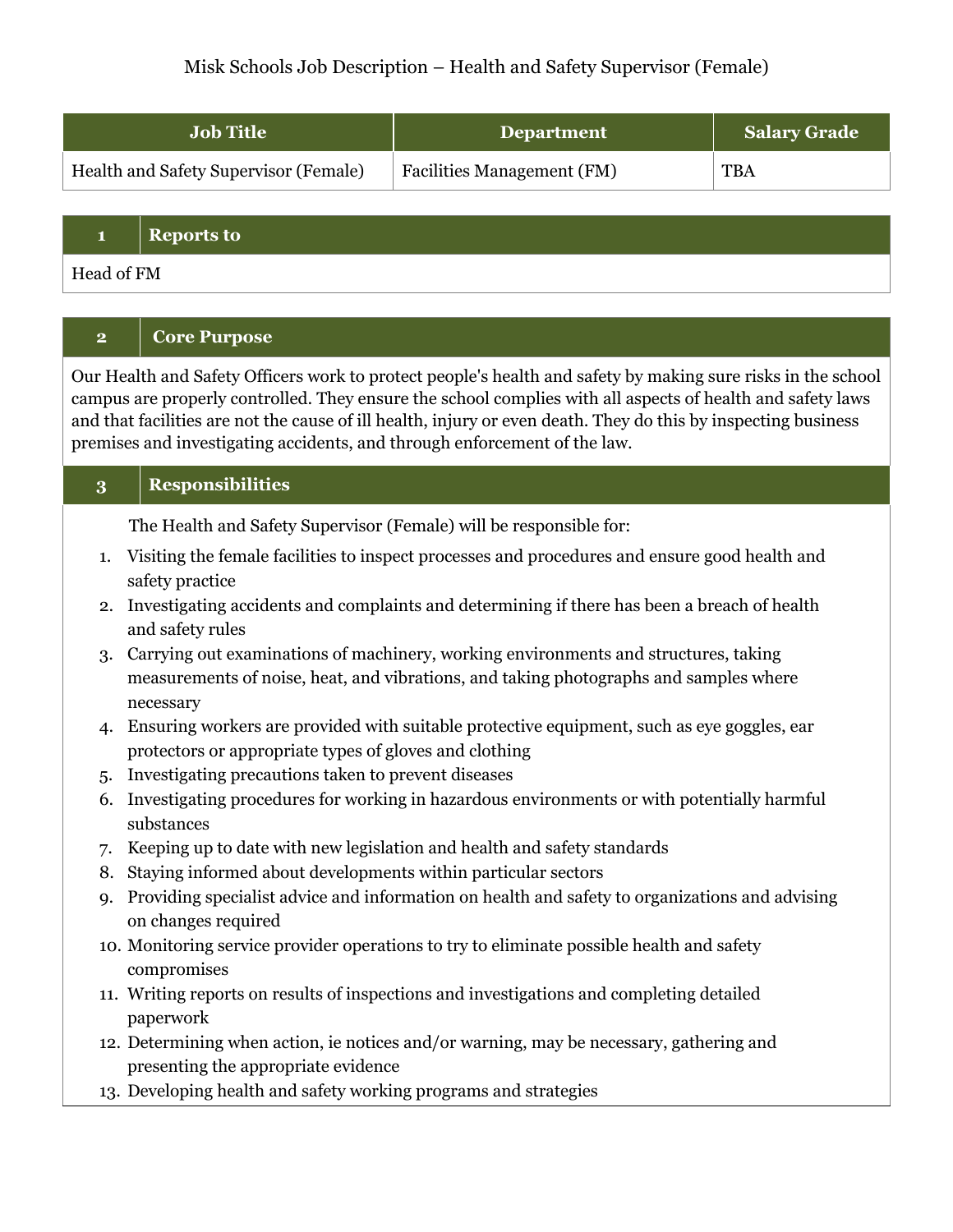- 14. Developing methods to predict possible hazards drawn from experience, historical data and other appropriate information sources
- 15. Providing training and educational support to employers and new employees
- 16. Conducting regular risk assessments and issue permit to work certificates
- 17. Manage, motivate and train a team to ensure it works effectively, meets targets and contributes to the aims and organizational goals of the school

### **4 Qualifications**

• Health and Safety qualification (NEBOSH, ISO 45001, OHSAS 18001 and/or ISOH)

### **5 Experience**

- A least five years of H&S supervisory experience
- Proven intellectual capacity to acquire an understanding of legal matters and to apply industry legislation and standards
- Evidence of an understanding of modern industrial technology
- Experience using instruments of measurement
- Willingness to stay up to date with new developments change is constant in this profession
- Persuasive and negotiation skills
- Problem-solving skills
- Written communication skills
- The ability to use discretion and tact
- Confidence and resilience

# **6 Commitment and Abilities**

- Ability to communicate clearly in written and spoken English with colleagues and external agencies
- Ability to work sensitively with people from other cultures
- Ability to work independently as well as part of a team
- Strong organizational and time management skills.
- Ability to develop and maintain critical relationships internally and externally
- Enthusiasm for working in an environment of positive change and development
- Ability to organize own workload and work to agreed deadlines
- Great attention to detail
- Excellent organizational skills
- Strong critical thinking, analytical and problem-solving skills
- Commitment to professional development
- Knows how to deliver key school's vision